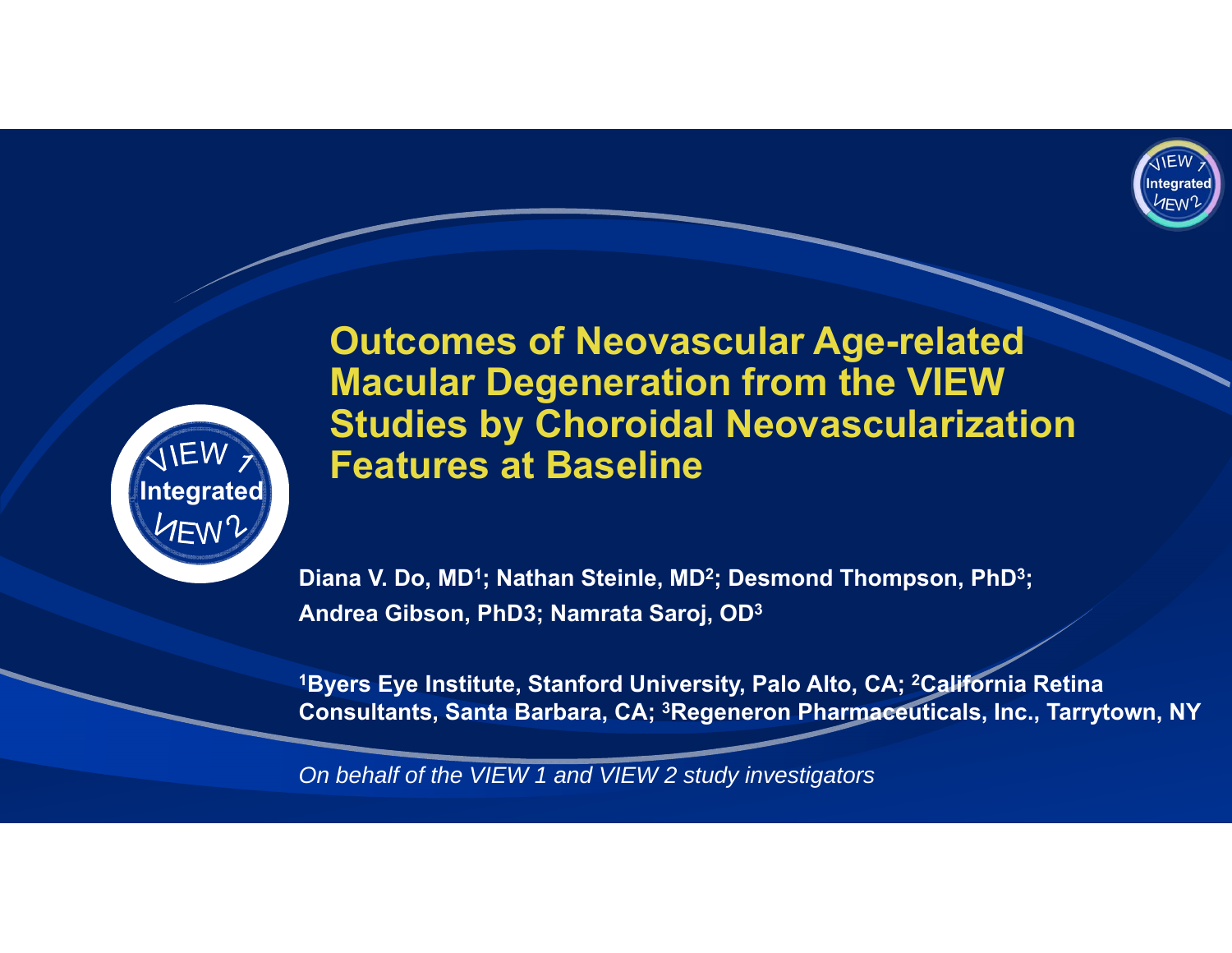## **Disclosures**



Research funding: Genentech Regeneron Consultant: Genentech Regeneron **Clearside**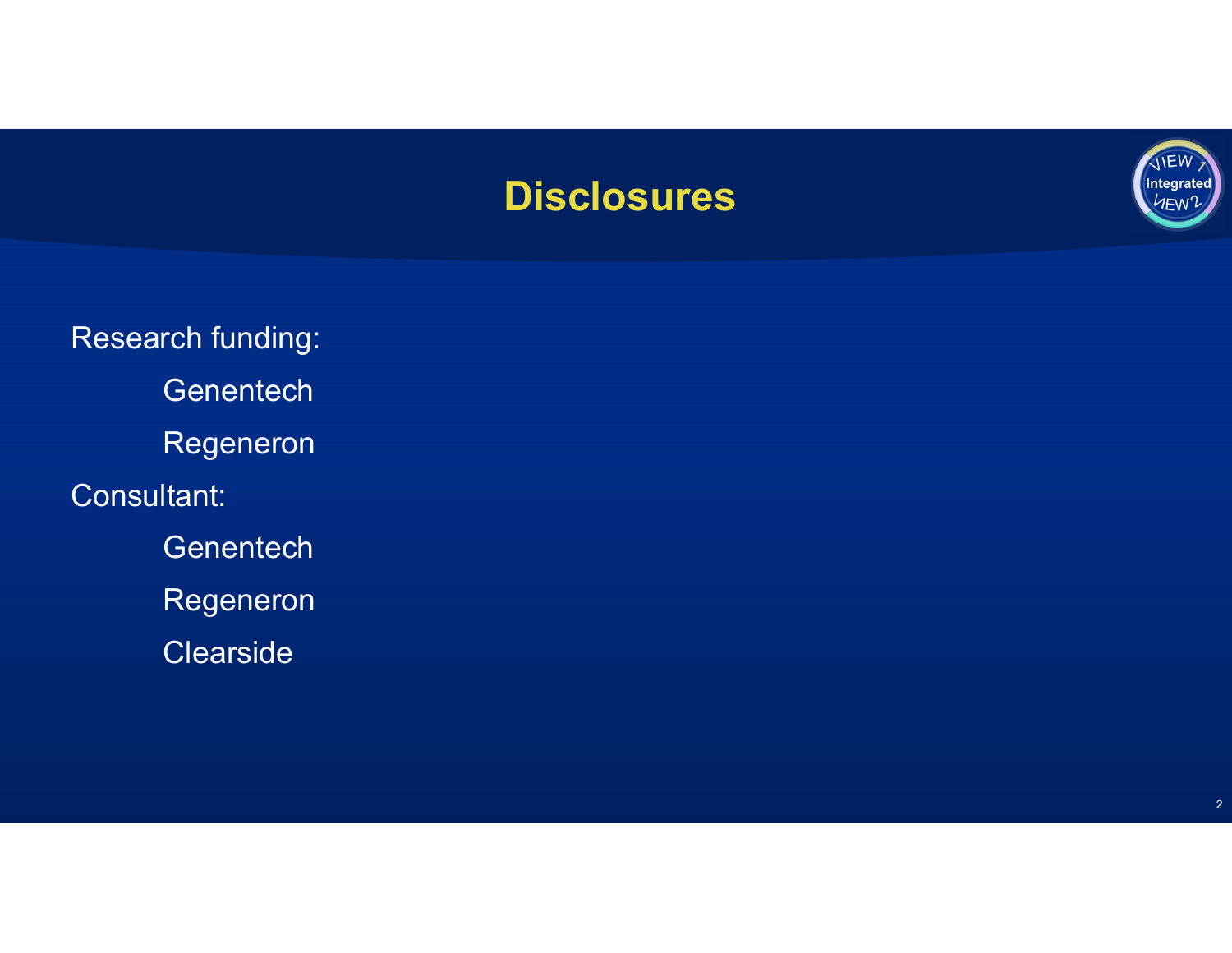

- *In the integrated VIEW 1 and VIEW 2 studies at week 52, all IAI groups demonstrated similar improvements in all visual acuity endpoints compared to Rq4*
- *Incidences of Antiplatelet Trialists' Collaboration defined arterial thromboembolic events were similar across treatment groups (2.4% to 3.8%) from baseline to week 96*
- *Cataract was the most common serious ocular adverse event over 96 weeks (0.8%, 0.7%, 0.5%, and 1.1% with Rq4, 2q4, 0.5q4, and 2q8, respectively)*

\*After 3 initial monthly doses BCVA, best-corrected visual acuity; IAI, intravitreal aflibercept injection; R, Ranibizumab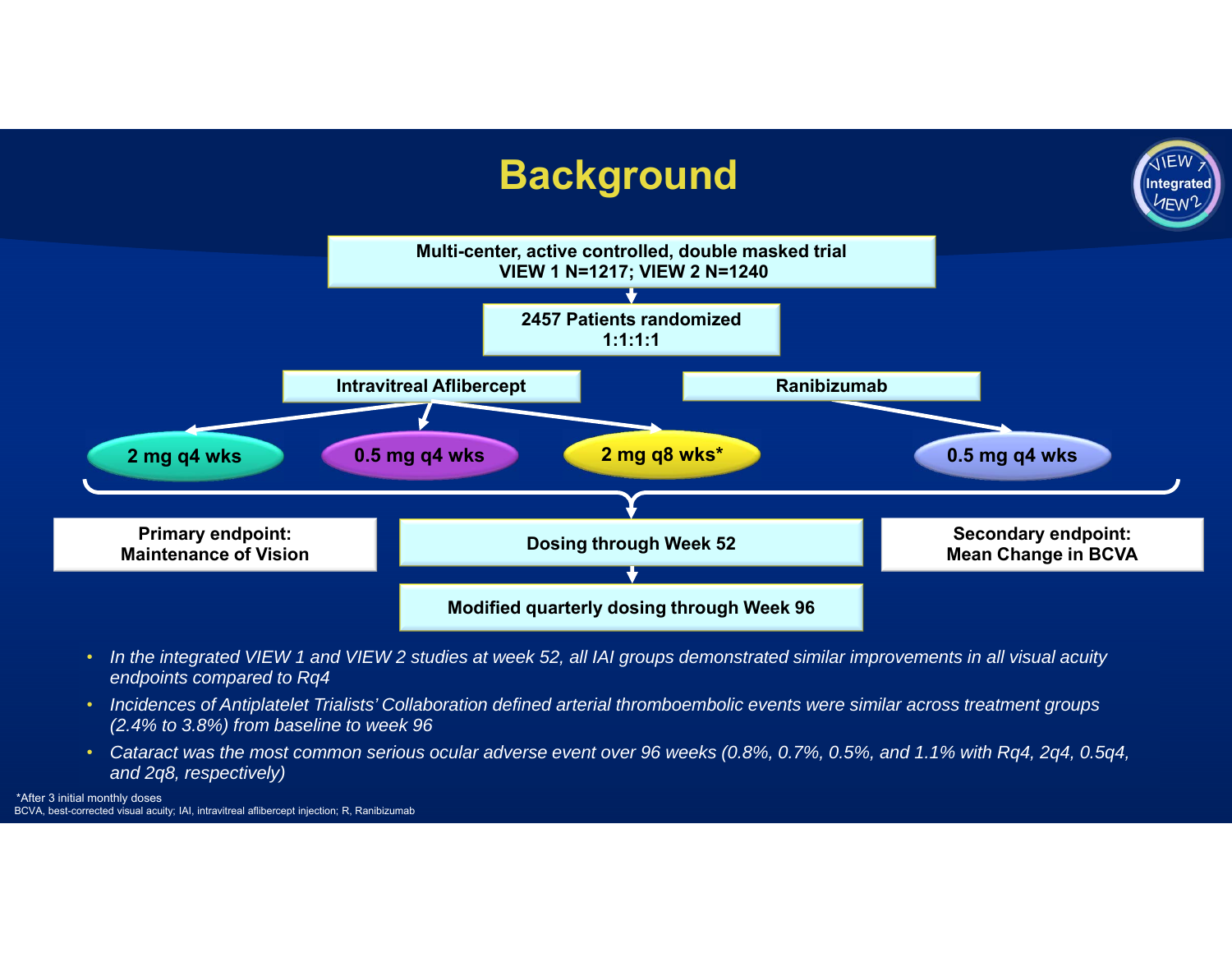# **Objectives**



- To assess visual and anatomic outcomes of treatment with 2 mg IAI or 0.5 mg ranibizumab (combined) by baseline CNV
	- Area (quartiles)
	- Type (occult, minimally classic, predominantly classic)
- Evaluate the time to first cumulative incidence of **sustained** events including:
	- Vision gain of ≥ 15 ETDRS letters
	- Vision loss of > 5 ETDRS letters
	- Absence of retinal fluid (intraretinal or subretinal fluid)
	- Absence of intraretinal fluid

### **Sustained events = events occurring on 2 or more consecutive visits**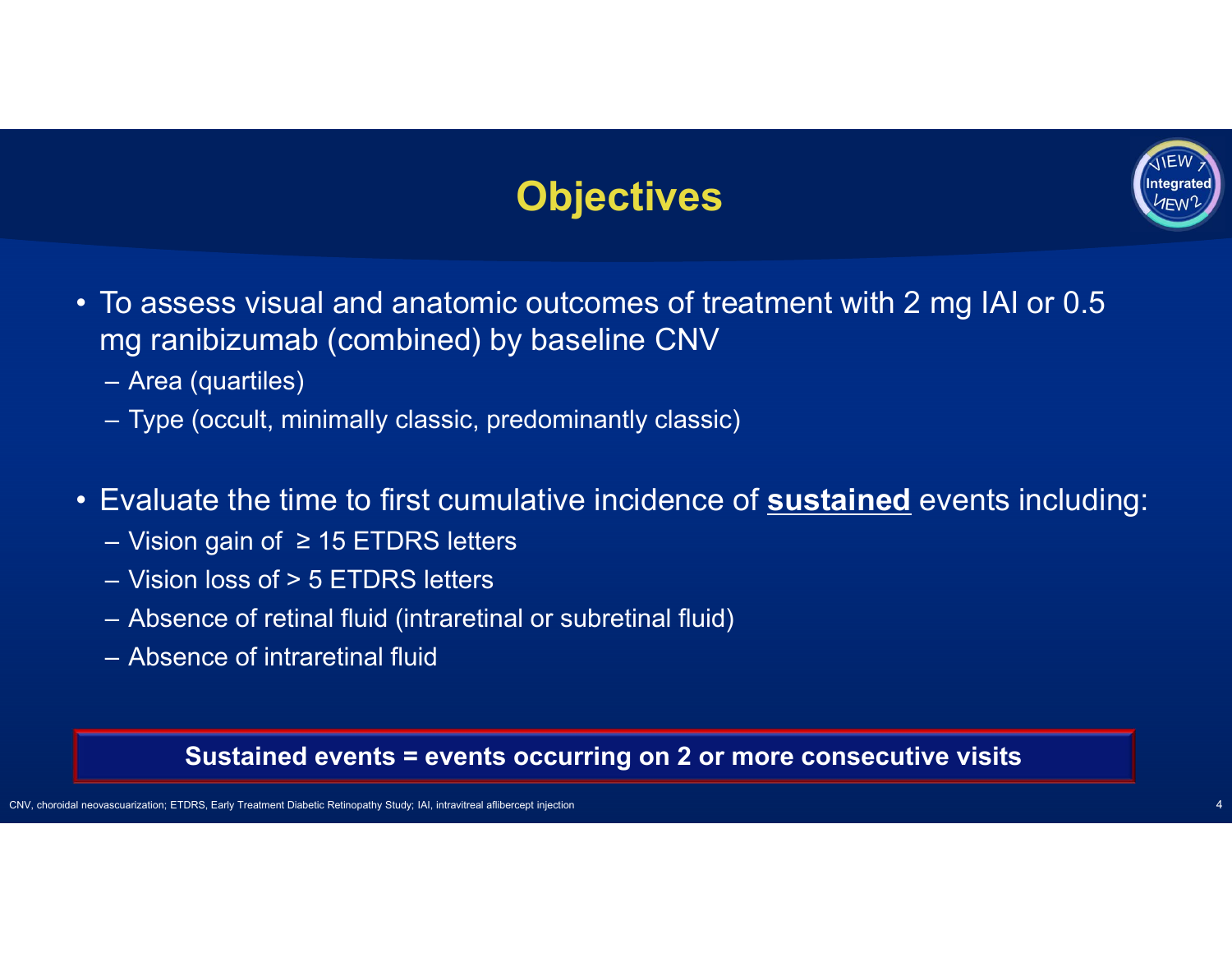

# **Effect on Visual Outcomes**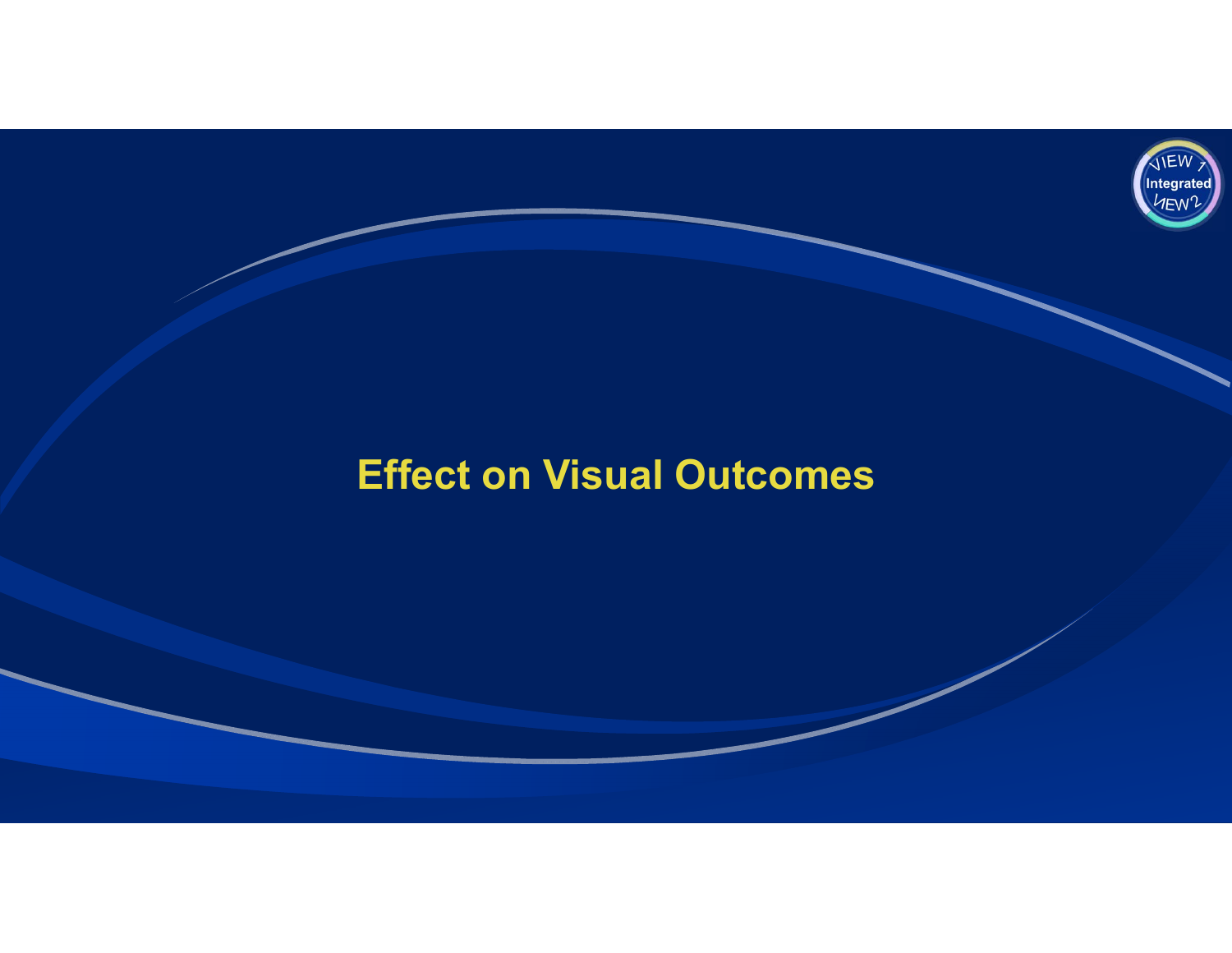## **Time to First** *Sustained***\* Gain of ≥ 15 ETDRS Letters from Baseline**



#### **By Baseline CNV Area**

\*Sustained = 2 or more consecutive visits

CNV, choroidal neovascuarization; ETDRS, Early Treatment Diabetic Retinopathy Study

**IIEW Integrated HEW**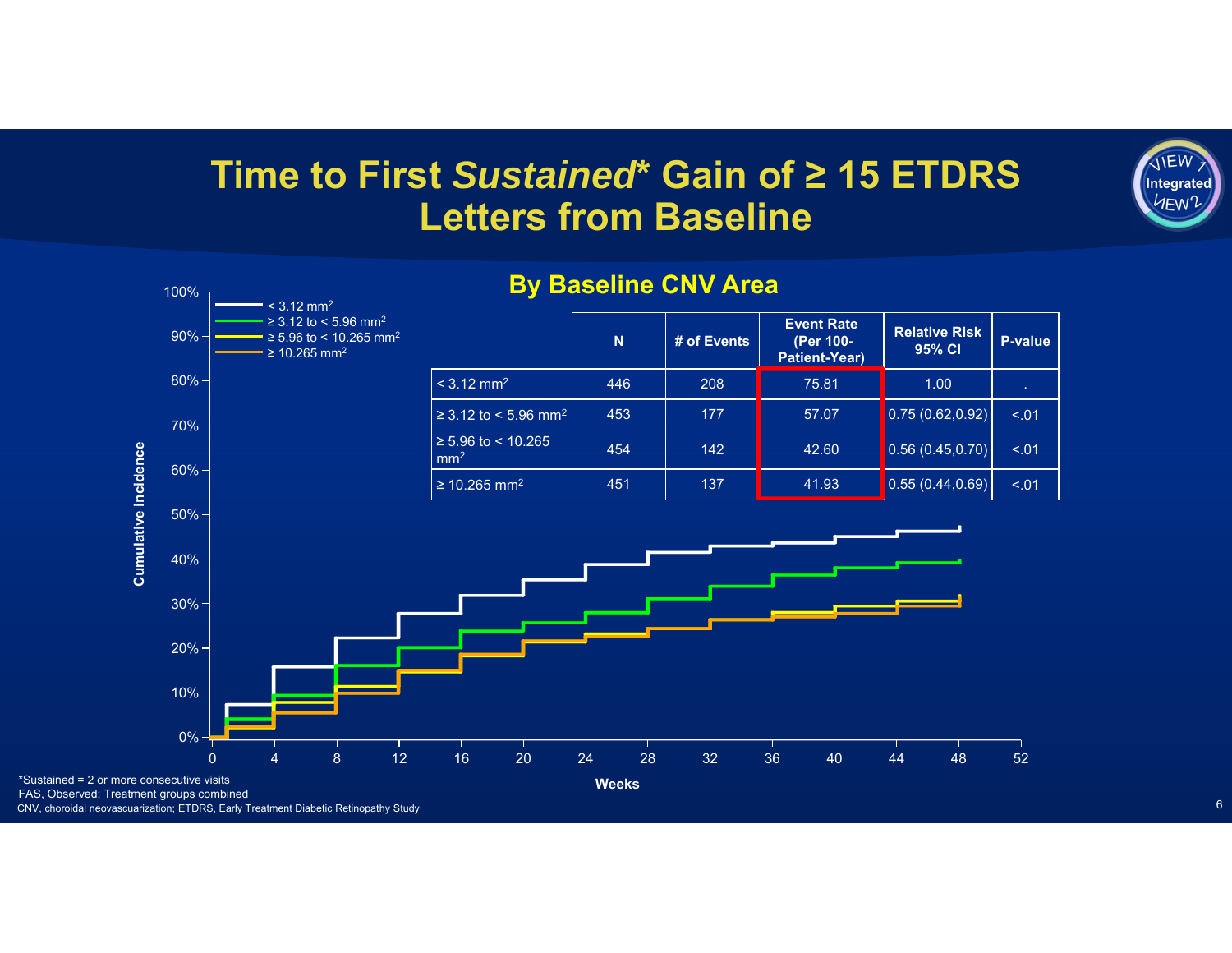## **Time to First** *Sustained***\* Loss of > 5 ETDRS Letters from Baseline**



CNV, choroidal neovascuarization; ETDRS, Early Treatment Diabetic Retinopathy Study

**IIEW Integrated IEW**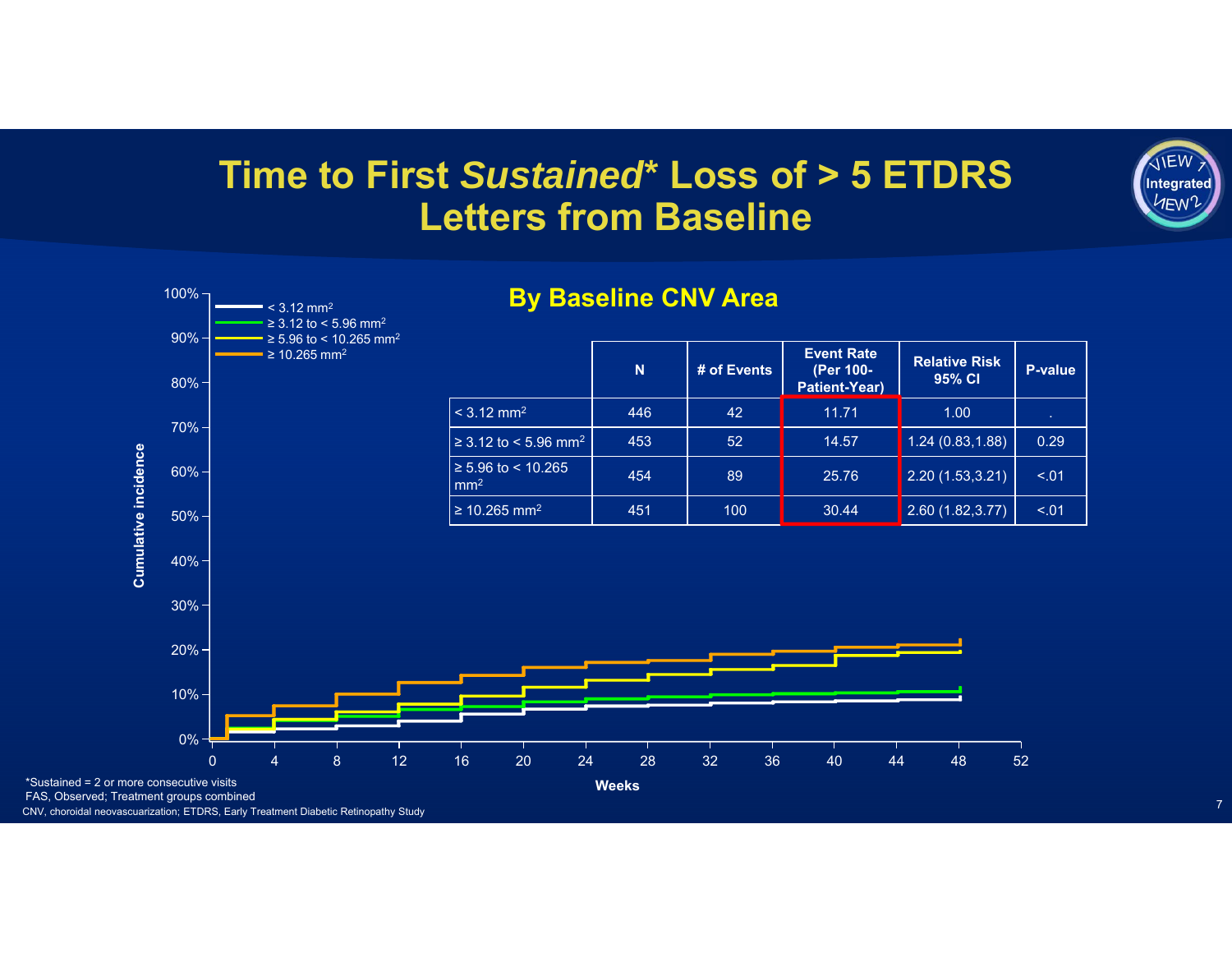## **Time to First Sustained\* Gain of ≥ 15 ETDRS Letters from Baseline**



CNV, choroidal neovascuarization; ETDRS, Early Treatment Diabetic Retinopathy Study

**IIEW Integrated HEW**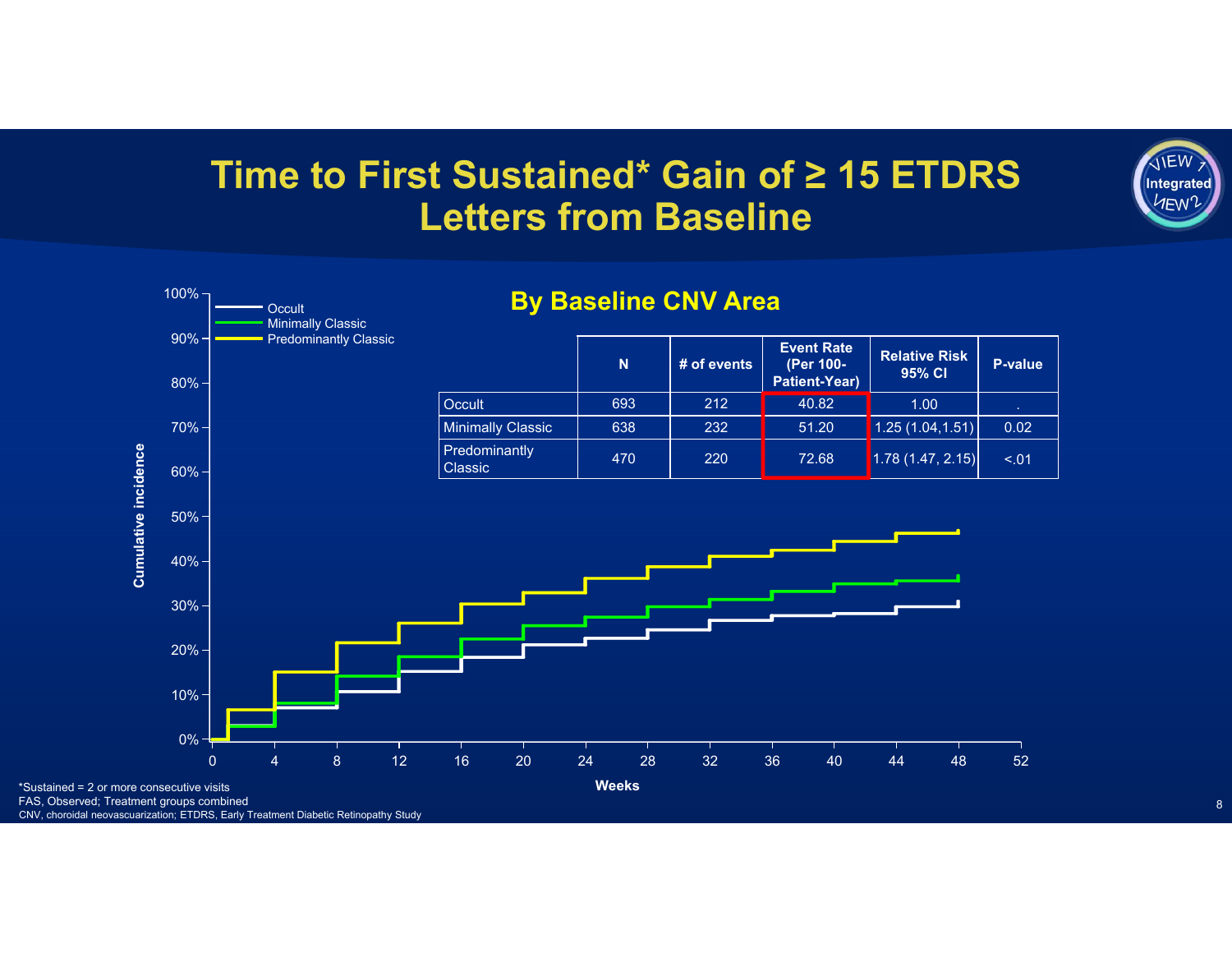## **Time to First Sustained\* Loss of > 5 ETDRS Letters from Baseline**



CNV, choroidal neovascuarization; ETDRS, Early Treatment Diabetic Retinopathy Study

**IIEW Integrated IEW**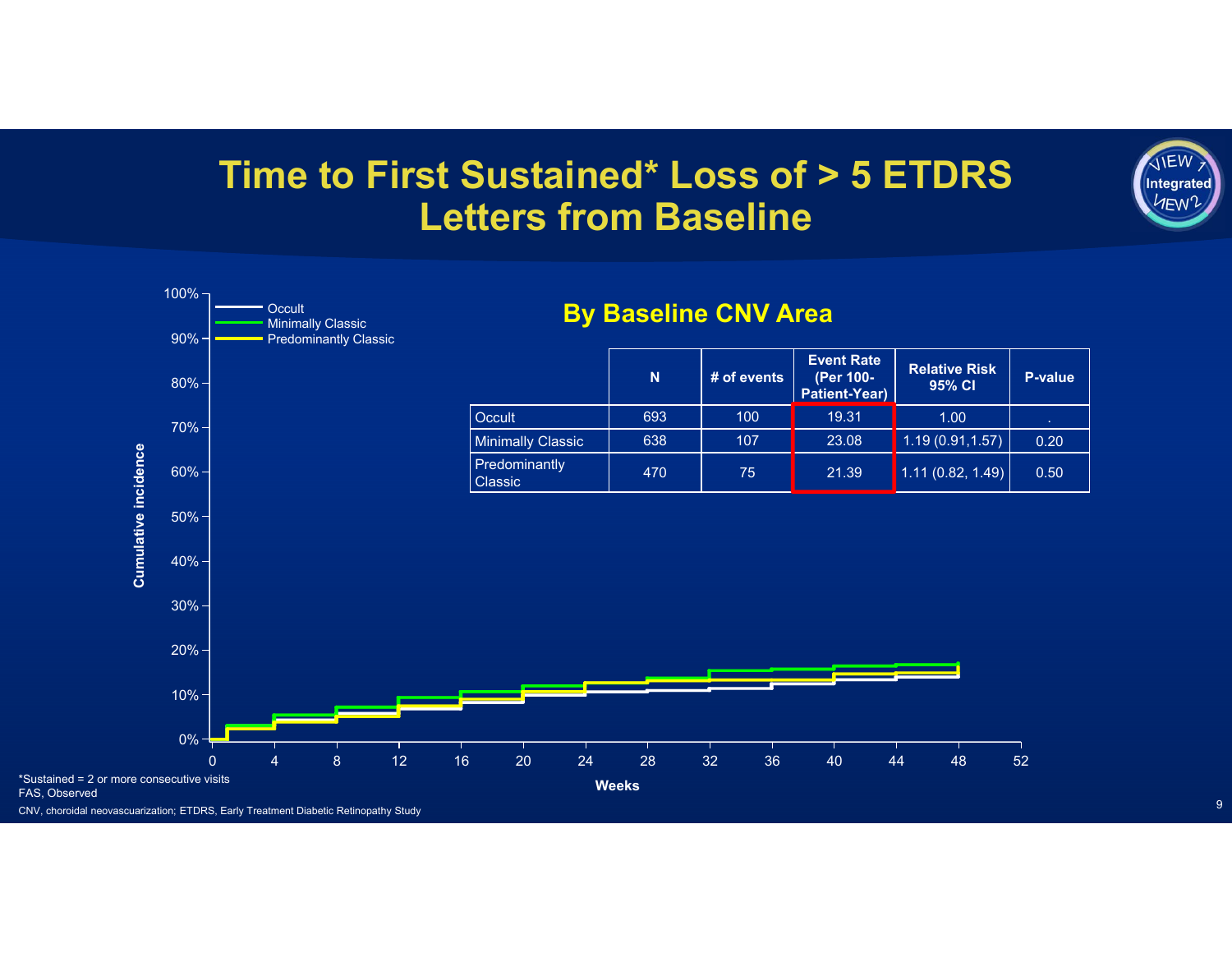

## **Effect on Anatomic Outcomes**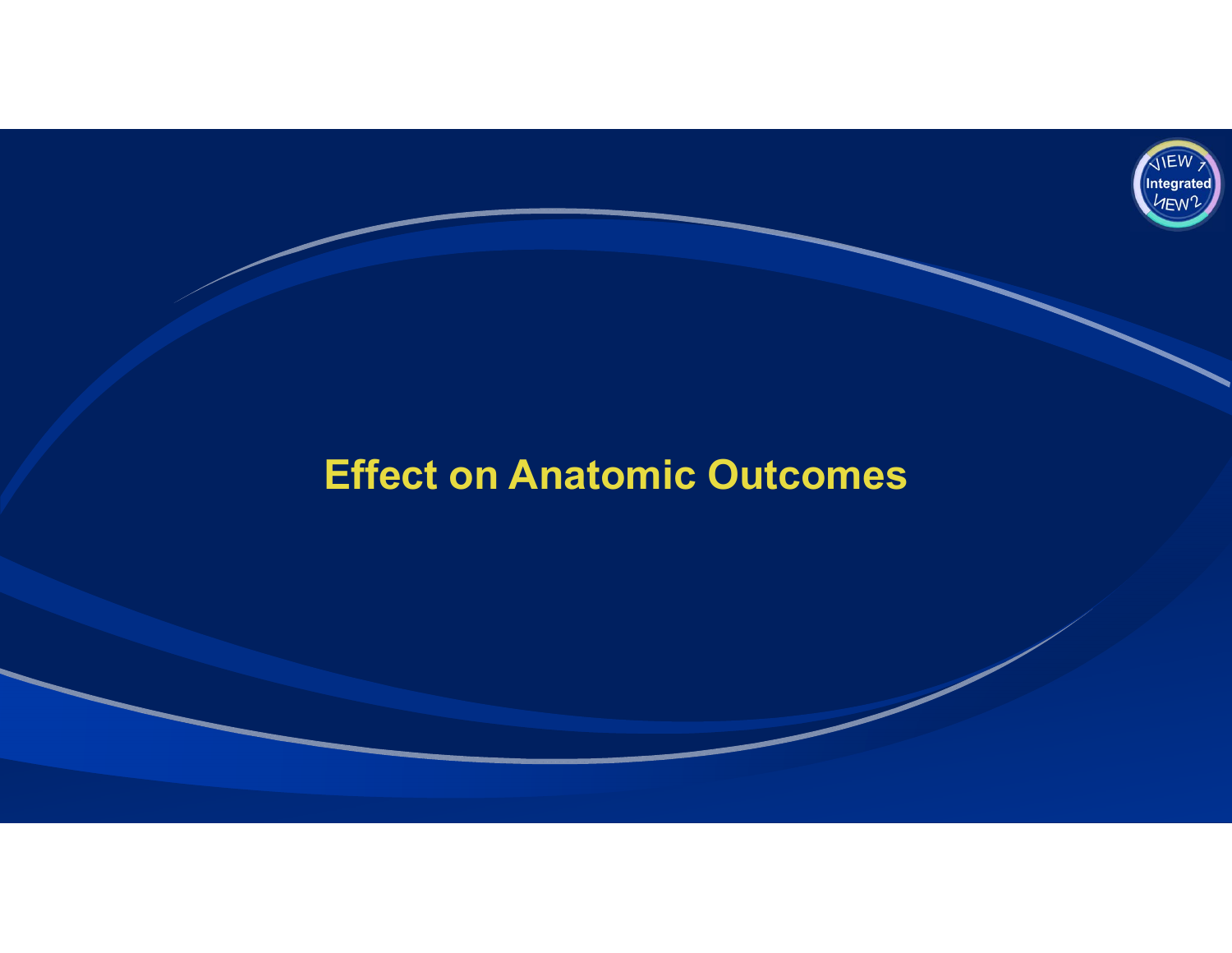## **Time to First** *Sustained***\* Absence of Retinal Fluid**



FAS, Observed CNV, choroidal neovascuarization

11

**IIEW Integrated** 1<sub>FW</sub>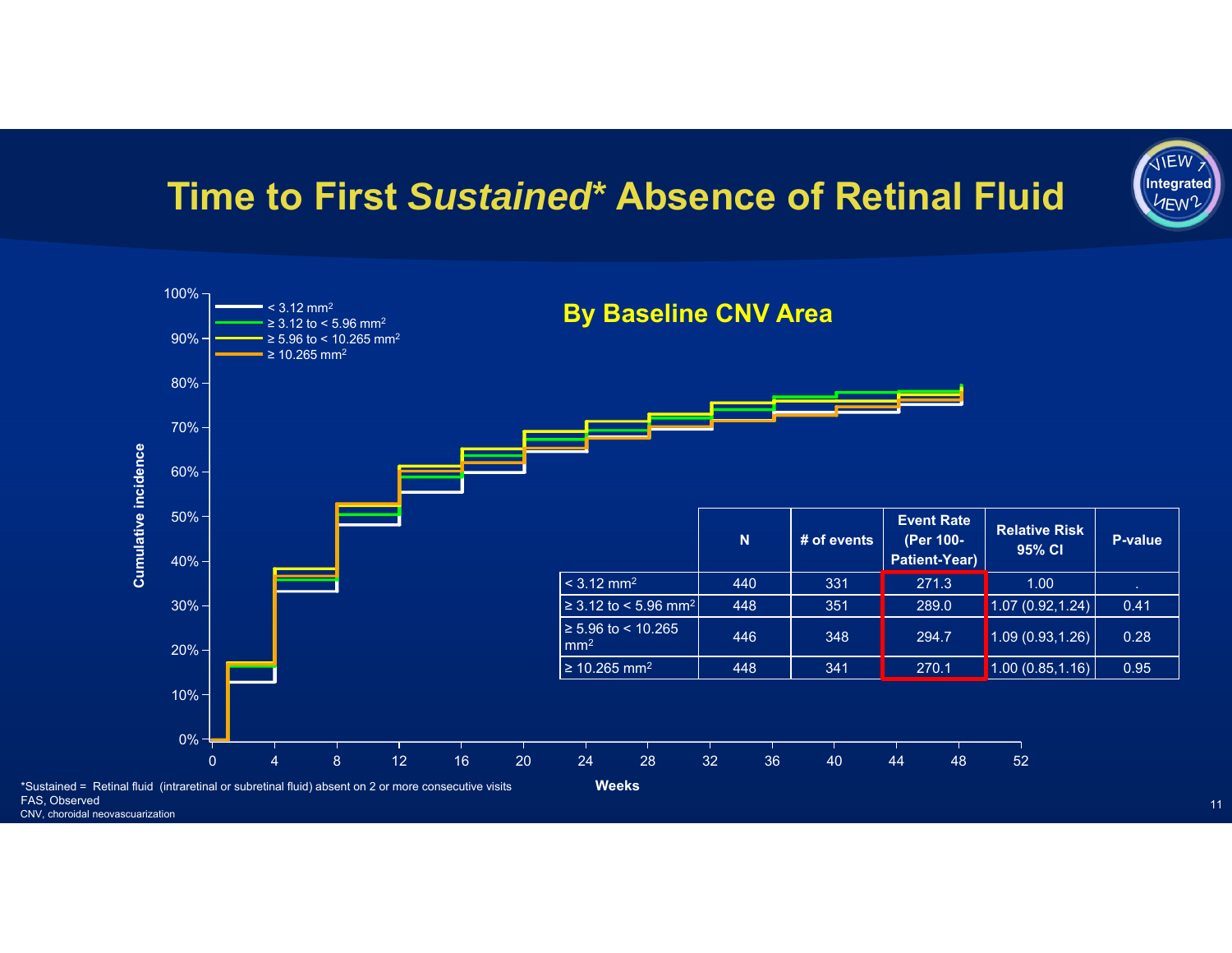## **Time to First** *Sustained***\* Absence of Intraretinal Fluid**





FAS, Observed CNV, choroidal neovascuarization

12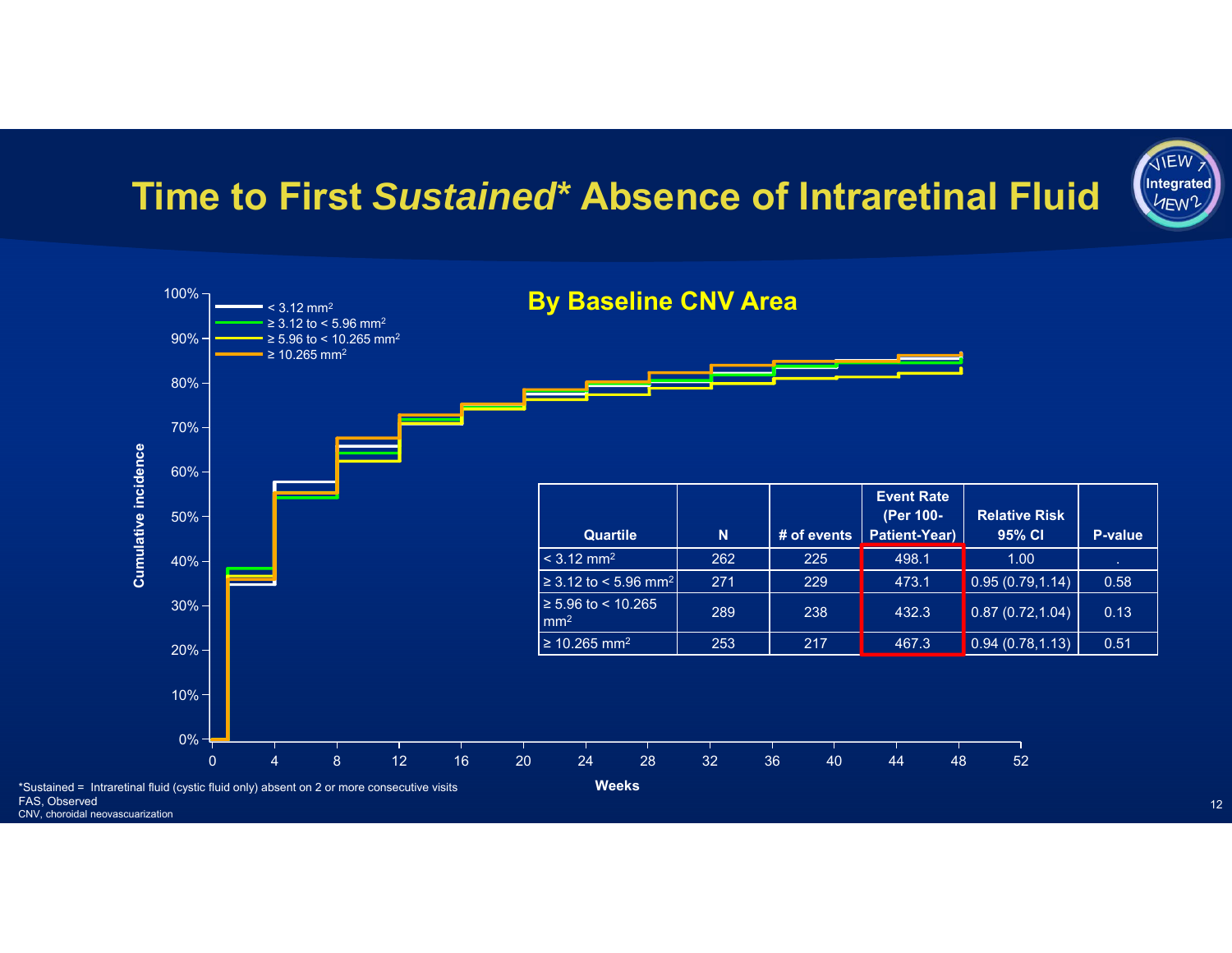## **Time to First** *Sustained\** **Absence of Retinal Fluid**



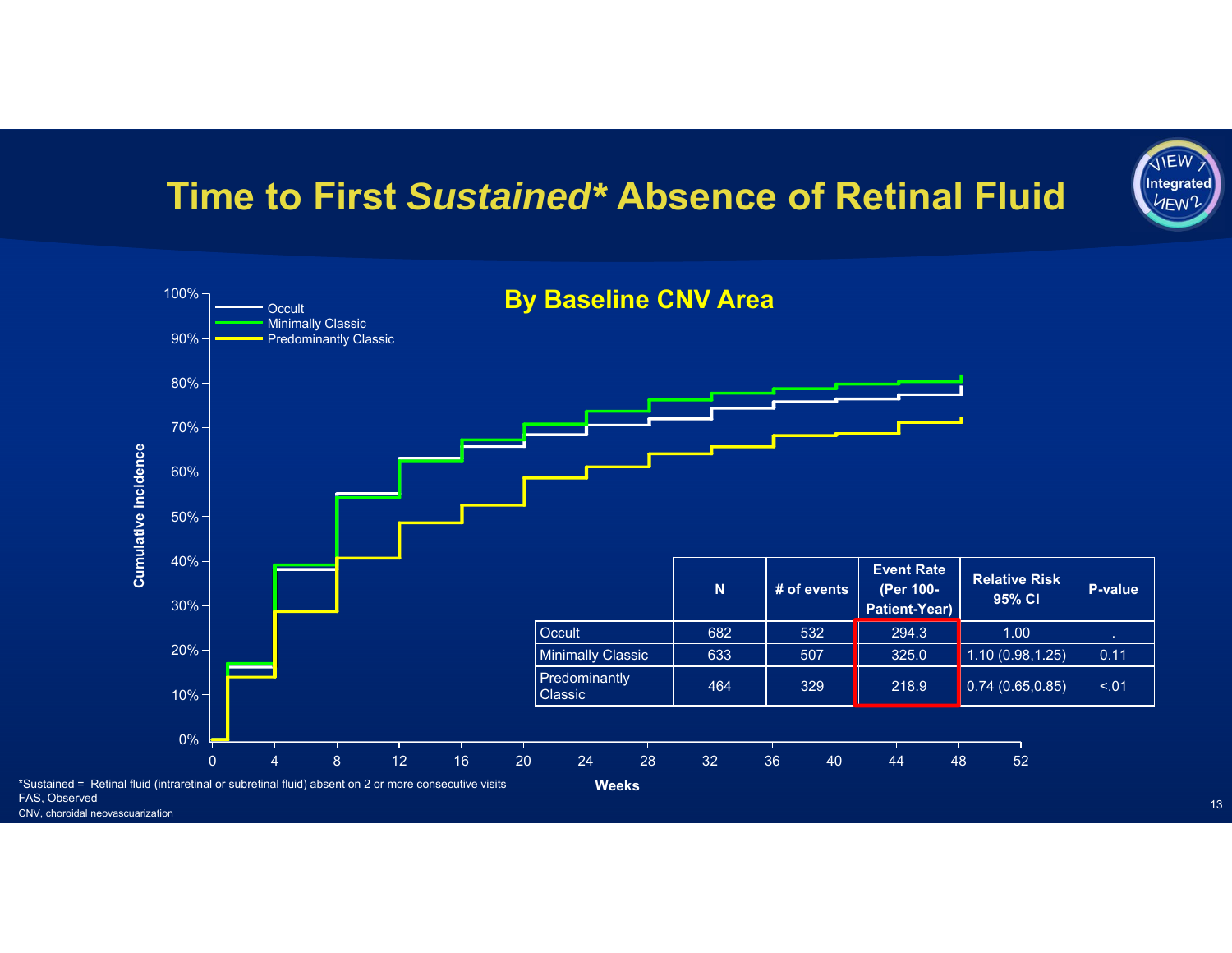## **Time to First** *Sustained***\* Absence of Intraretinal Fluid**





14